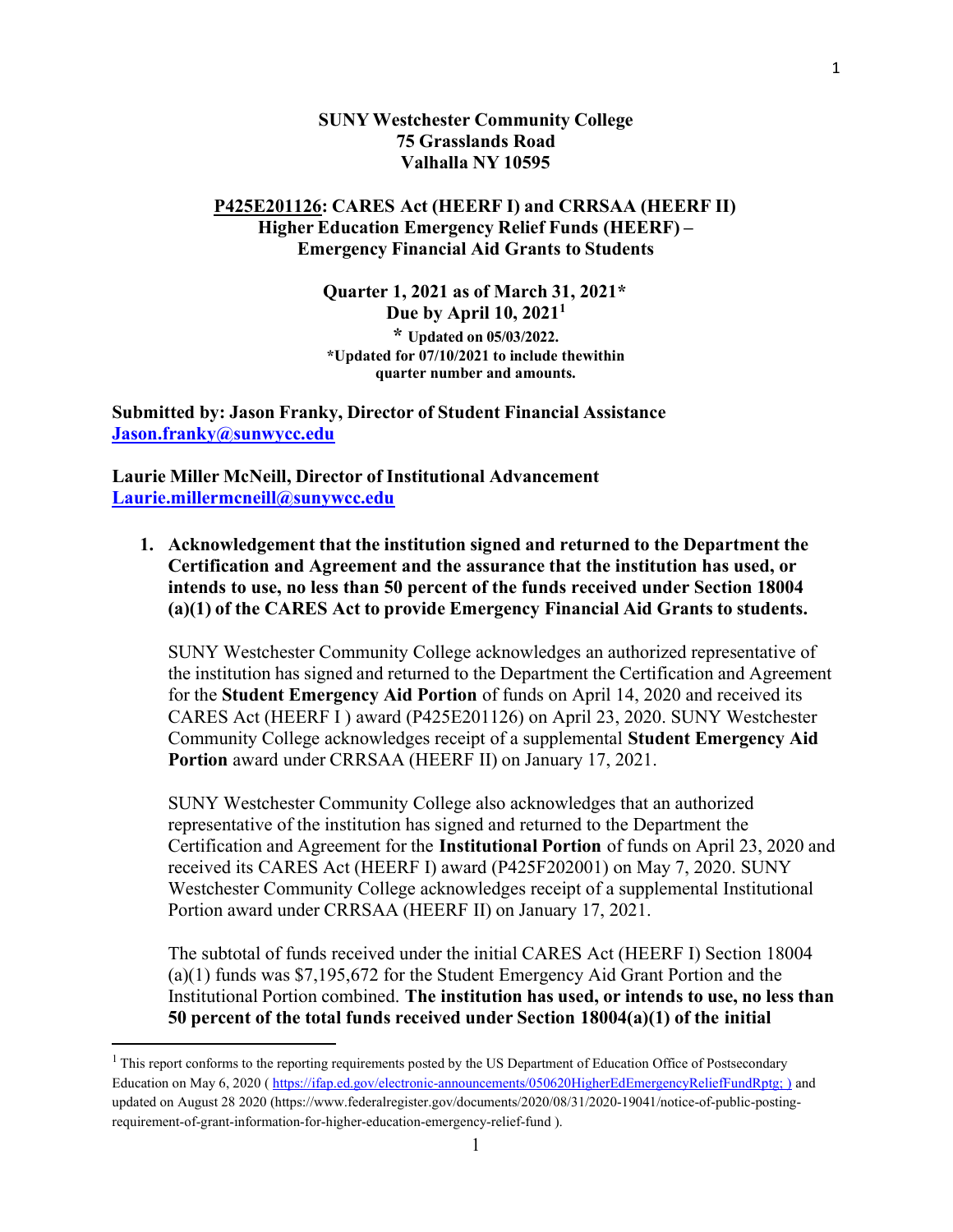# CARES Act (HEERF I) award to provide Emergency Financial Aid Grants to students.

The subtotal of funds received under  $18004$  (a)(1) for the supplemental CRRSAA (HEERF II) award was \$14,856,758, which represented \$3,597,836 for the Student Emergency Aid Portion and \$11,258,922 for the Institutional Portion. The institution has used, or intends to use, no less than the total amount of CRRSAA (HEERF II) supplemental funds received under the Student Emergency Aid Portion of funds received on January 17, 2021 for Emergency Financial Aid Grants to Students.

2. The total amount of funds that the institution will receive or has received from the Department pursuant to the institution's Certification and Agreement for Emergency Financial Aid Grants to Students.

The total funds awarded under the 18004(a) (1) allocation under the initial CARES Act (HEERF I) award and CRRSAA (HEERF II) supplemental award for Emergency Financial Aid Grants for Students is \$7,195,672 (Grant P425E201126). This represents \$3,597,836 pursuant to the Certification and Agreement awarded on April 23, 2020 under the CARES Act and a supplemental grant \$3,597,836 awarded under CRRSAA on January 17, 2021.

- 3. The total amount of Emergency Financial Aid Grants distributed to students under Section 18004(a)(1) of the CARES Act within the first quarter (Q1-January 1, 2021-March 31, 2021).
	- SUNY Westchester Community College distributed a total of \$2,090,900 in Emergency Financial Aid grants to students within Q1 (January 1, 2021 – March 31, 2021) under Section 18004 (a)(1) of the CARES Act.
	- The cumulative amount of emergency aid grants distributed to students since the inception of the grant was \$5,997,808.
- 4. Estimated Total Number of Eligible Students

SUNY Westchester Community College has determined an estimated total of 1,779 students at the institution are eligible to participate in programs under Section 484 in Title IV of the Higher Education Act of 1965 and thus eligible to receive Emergency Financial Aid Grants to students under Section 18004(a)(1) of the CARES Act.

# 5. Total Number of Students Received Emergency Financial Aid Grant

• There were 1,779 Emergency Financial Aid Awards disbursed to WCC students under Section 18004 (a)(1) between January 1, 2021 and March 31, 2021, and 5,890 Emergency Financial Aid Grants disbursed to WCC students since the inception of the program.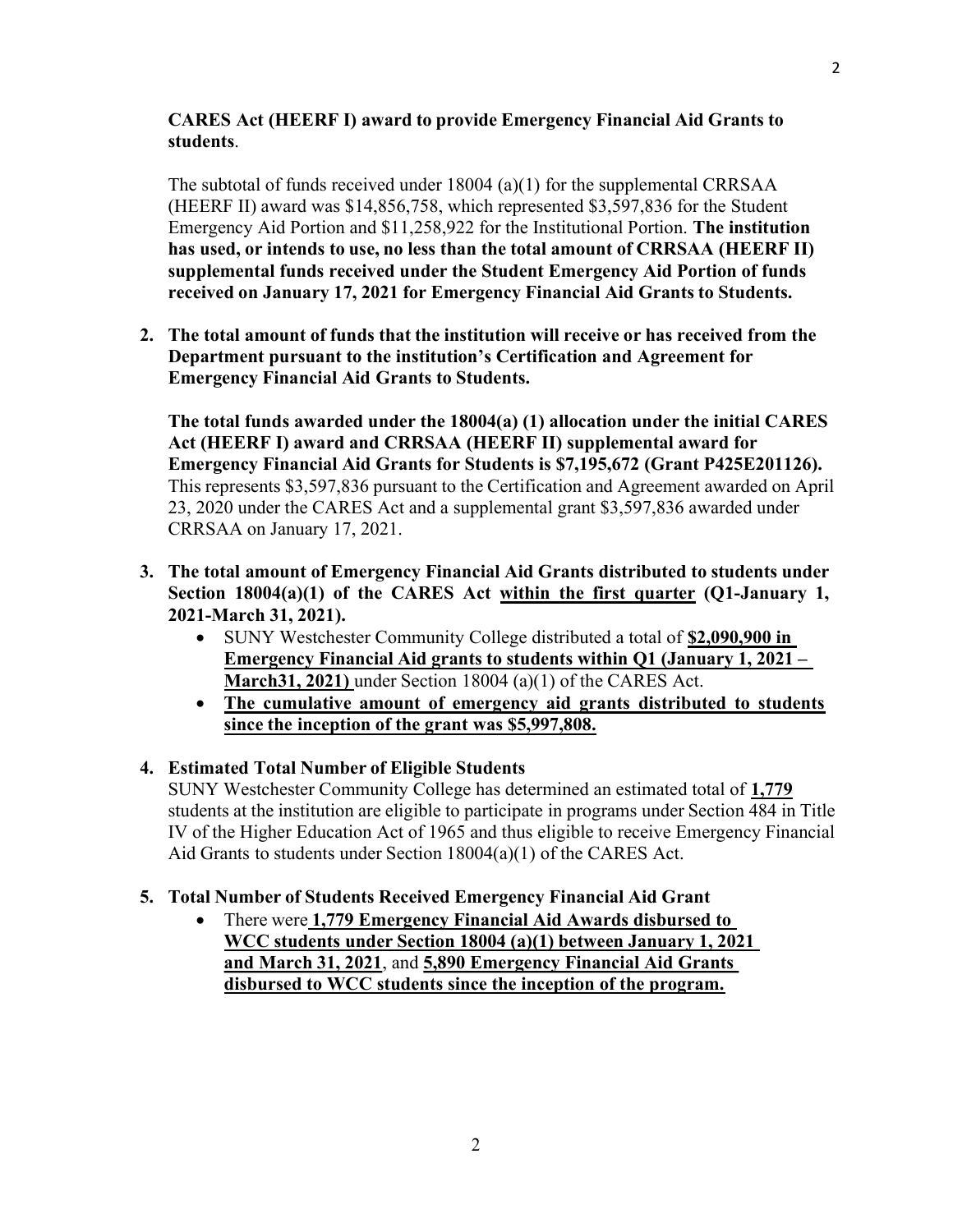## 6. Method to Determine Emergency Financial Aid Grants

WCC is required to receive SUNY System final policy and procedure approval for the distribution of the Student Emergency Financial Portion of HEERF Cares Act funds. WCC's Method for determining Emergency Financial Aid Grants has been updated three times as a result of SUNY guidance since the grant began: Award Round 1/Method 1 for June 1, 2020 – August 28, 2020. The policy was drafted on May 14, 2020 and received SUNY approval on June 1, 2020; **Award Round 2/Method 2:** for August 28,2020 – October 29, 2020; and Award Round 3/Method 3: for October 29, 2020 – March 31, 2021).

The method to determine Emergency Financial Aid Grants reported for Q1 ending March 31, 2021 Award Round 3/Method 3 that was updated on October 29, 2020, and is outlined below. For reference and documentation purposes, student eligibility under Award Round1/Method 1 and Award Round 2/Method 2 is also listed below.

AWARD ROUND 3: METHOD 3 for Student Eligibility for the Period October 29, 2020 – Present (March 31, 2021):

SUNY Westchester Community College has prioritized awarding of Emergency Financial Aid Grants to its students in the following manner:

Beginning October 29, 2020, students enrolled in Fall 2020 and who are Title IV (PELL) eligible will be notified of the availability of CARES Act Funding (This will continue for Spring 2021 until funds are exhausted).

CARES Act Funding is for continuing expenses based on the ongoing campus disruption due to COVID-19. Expenses include but are not limited to technology needs including laptops and associated conferencing equipment (headphones, better speakers, larger monitor, etc.) and software, Wi-Fi and associated utilities, course materials, etc. Students must complete a certification statement on the college's website to attest and certify that they are COVID-19 impacted to be eligible to receive funds.

Awards will be made to eligible students based on the tiered structure below, whereby Tier 1 and 2 meet SUNY Priority 1 (Pell eligible, high need, low estimated family contribution).

- o Tier 1 PELL eligible students who have a 0 EFC -award is \$1,400.
- o Tier 2 PELL Eligible students who have an EFC greater than 0 on the 2020-21 FAFSA-award is \$700.
- o Note: Previous Fall 2020 awards which are lower than stated above will be adjusted to reflect these amounts.

Notifications will go out via email (MYWCC and personal accounts) with instructions for the completion of the Certification Statement. Students will confirm they are COVID impacted through this Certification Statement (electronic and/or paper).

The Certification Statement can be found on the college's website: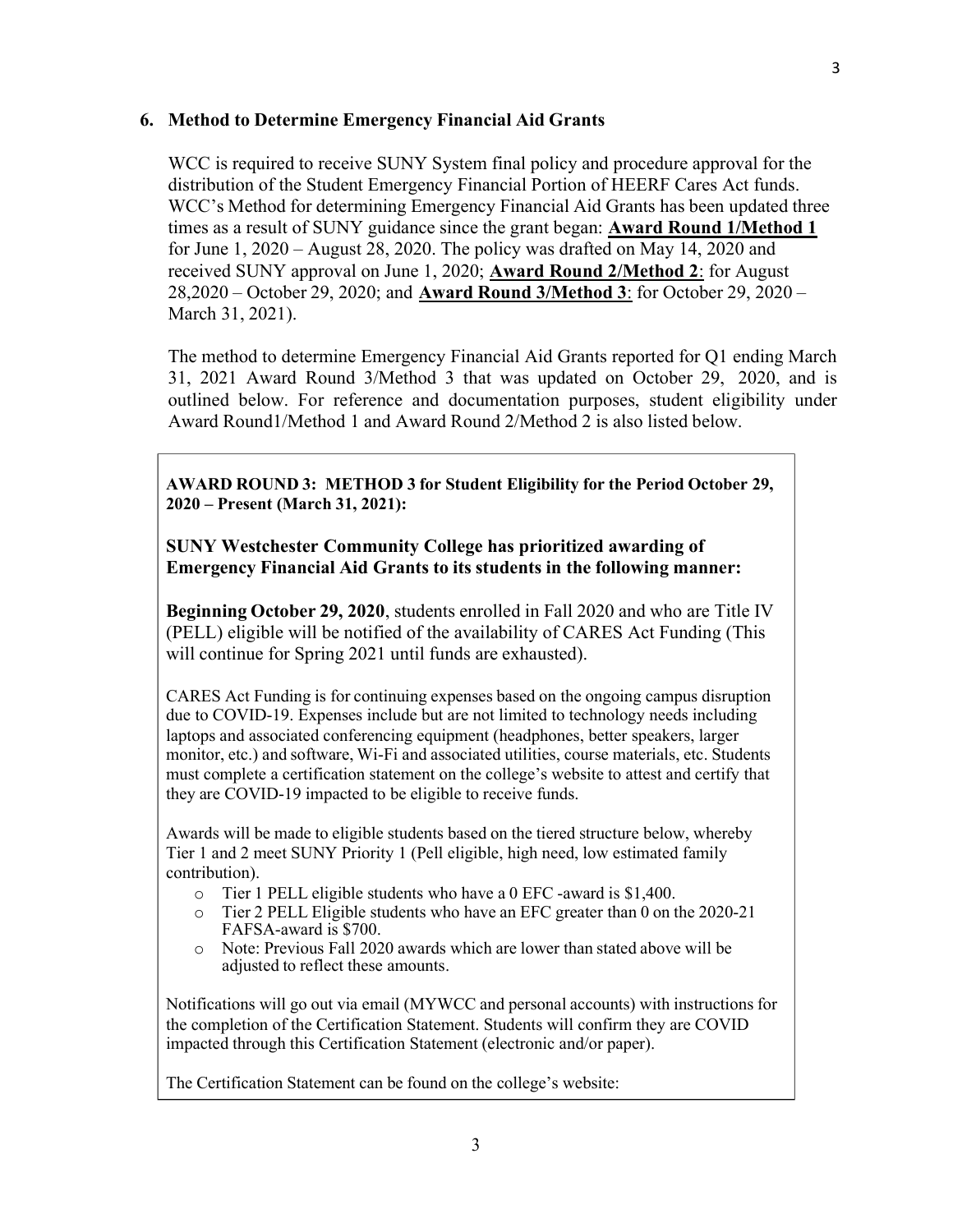https://www.sunywcc.edu/updates-from-the-college/cares-act-emergency-fundingaffirmation/ .

Once the certification Statement is received, awards will be processed through the Office of Student Financial Services and disbursed to the student's account. This award is not part of the student's financial aid package and a direct payment will be processed via check to the student by the Bursar's Office.

Award Round 2: Method 2 for Student Eligibility for the Period August 12, 2020 up to October 29, 2020.

SUNY Westchester Community College has prioritized awarding of Emergency Financial Aid Grants to its students in the following manner:

Under Section 18004 (a)(1) of the CARES Act, beginning August 12, 2020 and up to October 29, 2020 (Award Round 2, Method 2), WCC students were eligible for awards ranging from \$350 (for part-time students) to \$700 (for full-time students 12 credits and above), with additional awards available up to the maximum Federal Pell grant threshold of \$6,195 per award for new and continuing enrolled students who were Title IV eligible and registered for FALL 2020 Semester (and for subsequent semesters as CARES Act funds were available).

CARES Act Funding is for continuing expenses based on the ongoing campus disruption due to COVID-19. Expenses include but are not limited to technology needs including laptops and associated conferencing equipment (headphones, better speakers, larger monitor, etc.) and software, Wi-Fi and associated utilities, course materials, etc.

Students who were eligible for CARES Act funding were to complete the online application available on the Office of Student Financial Assistance's website. The application was to be submitted online. Students were asked to indicate on the application whether the expense is due to Housing, Food, Course Materials, Technology, Healthcare, Child Care, or Transportation (may check all that apply).

Priority 1 was to meet the emergency needs of students who had been impacted by COVID 19 who were Pell recipients and students with the lowest EFC's on the FAFSA. Priority 2 was to meet the needs of eligible students who were Title IV eligible undergraduates will to complete the FAFSA and students with the lowest EFCs.

- o Awards to eligible students were prioritized as follows:
	- o Priority 1 Pell recipients 70% of the funds received were to be used to meet the emergency need of students impacted by COVID-19 in this category.
	- $\circ$  Priority 2 Eligible Non-Pell recipients 25% of the funds received were be used to meet the emergency need of students impacted by COVID-19 in this category.
	- $\circ$  Extra funding Eligible students in special circumstances 5% of the funds received were to be used to supplement amounts of the max awards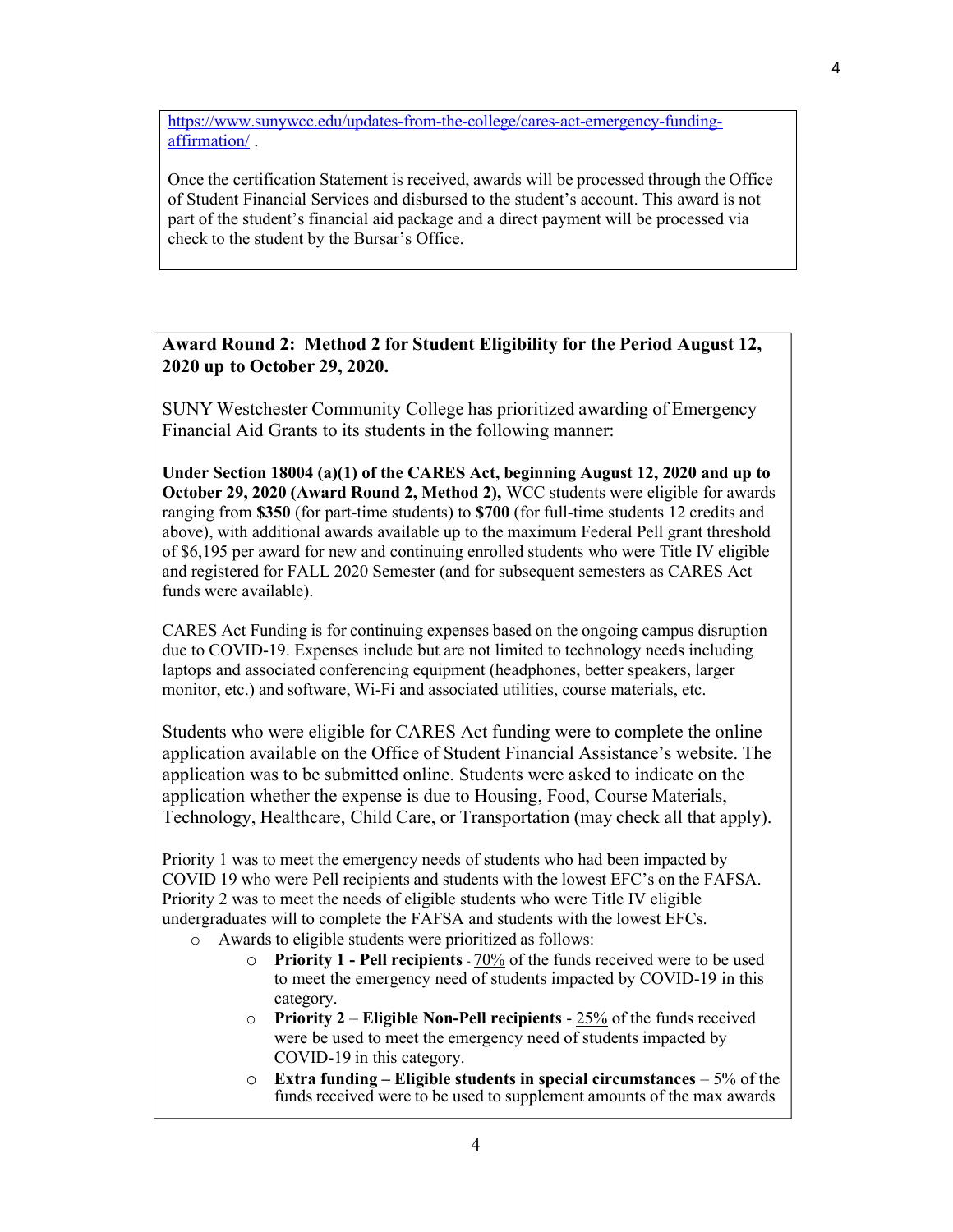of \$1,000 for students who had special circumstances and particularly pressing need (up to Pell max of \$6,195 per award).

Notifications went out via email (through the MYWCC account) with instructions for the completion of the Certification Statement. Students will confirm they are COVID impacted through this Certification Statement (electronic and/or paper). The Certification Statement can be found on the college's website:

https://www.sunywcc.edu/updates-from-the-college/cares-act-emergency-fundingaffirmation/ .

Award Round 1: Method 1 for Student Eligibility for the Period June 1, 2020 – **August 28, 2020**. (SUNY Approval of method was received on June 1, 2020).

Under Section 18004 (a)(1) of the CARES Act, beginning on June 1, 2020 through August 28, 2020, WCC students were eligible for awards ranging from \$500 to \$3,000 with additional awards available up to the maximum Federal Pell grant threshold of \$6,195 per award. To be eligible for this funding, the student must have 1) been enrolled in the Spring 2020 semester in at least one in-person class as of March 13, 2020 and 2) have completed a 2019-20 FAFSA or 2020-21 FAFSA and meet the eligibility requirements to receive Title IV financial aid.

CARES Act Funding is for continuing expenses based on the ongoing campus disruption due to COVID-19. Expenses include but are not limited to technology needs including laptops and associated conferencing equipment (headphones, better speakers, larger monitor, etc.) and software, Wi-Fi and associated utilities, course materials, etc.

Students who were eligible for CARES Act funding were to complete the online application available on the Office of Student Financial Assistance's website. The application was to be submitted online. There was a priority application deadline of June 15, 2020 for Spring 2020 students. Students were asked to indicate on the application whether the expense is due to Housing, Food, Course Materials, Technology, Healthcare, Child Care, or Transportation (may check all that apply).

SUNY Westchester Community College had prioritized awarding of Emergency Financial Aid grants for its students in the following manner during this period:

- $\circ$  Priority 1- Pell Recipients 70% of the funds received will be used to meet the emergency need of students impacted by COVID 19 in this category.
- $\circ$  Priority 2 Eligible Non-Pell Recipients 25% of the funds received will be used to meet the emergency need of students impacted by COVID 19 in this category.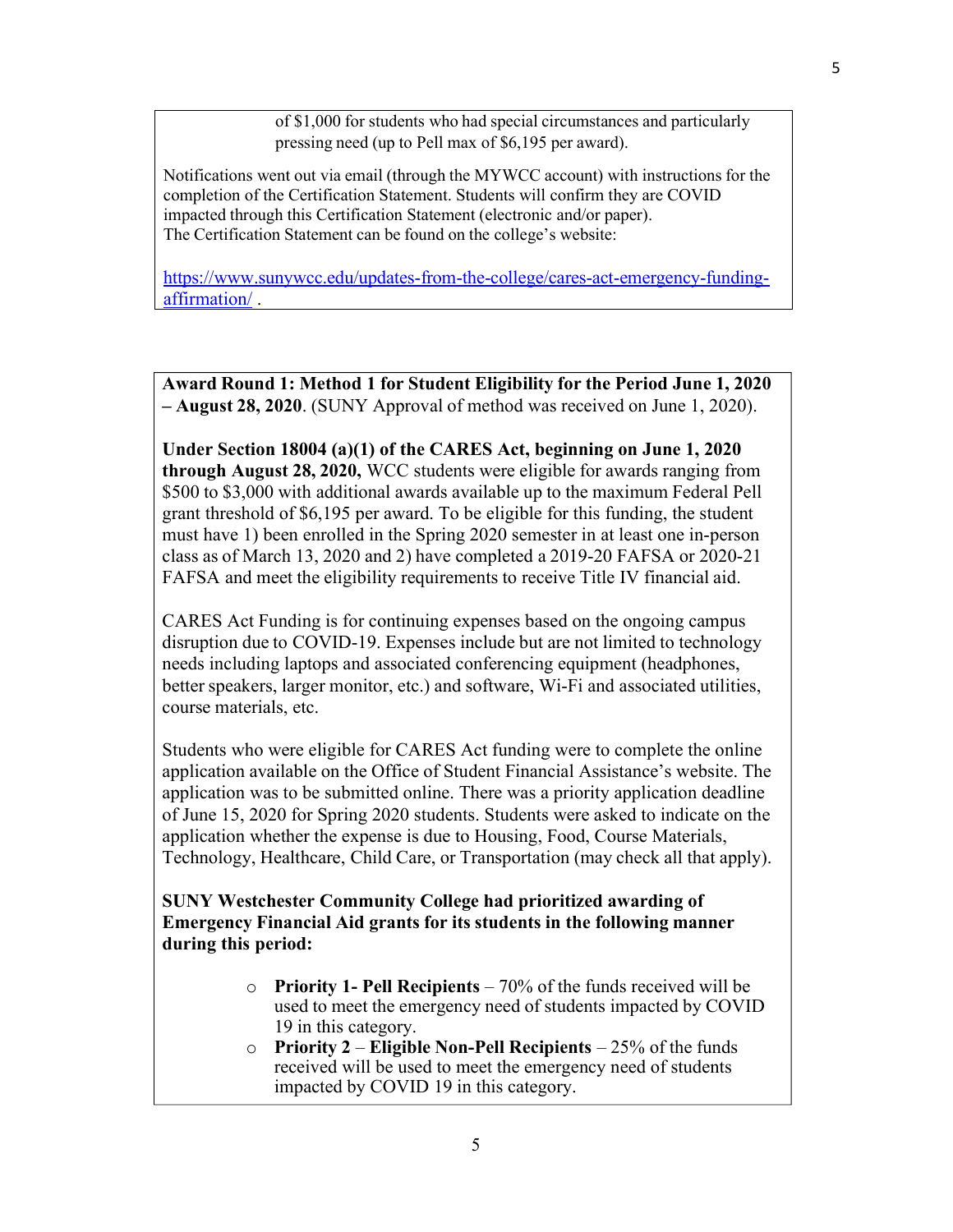$\circ$  **Extra funding-** Eligible students in special circumstances – 5% of the funds received will be used to supplement amounts of the max awards of \$1,000 for students who have special circumstances and a particularly pressing need (up to Pell max of \$6,195 per award).

Notifications went out via email (through the MYWCC account) with instructions for the completion of the Certification Statement. Students will confirm they are COVID impacted through this Certification Statement (electronic and/or paper). The Certification Statement can be found on the college's website:

https://www.sunywcc.edu/updates-from-the-college/cares-act-emergency-fundingaffirmation/ .

# 7. Institutional Instructions, Directions, or Guidance to Students

## SUNY Westchester Community College has distributed the following communication to students for Award Round 3/Method 3: (Fall Semester, 2020)

#### Institutional Instructions:

All eligible students will be informed according to the campus plan approved by SUNY as follows: New students and students already enrolled for fall and for continuing students are notified of the availability of CARES Act Student Emergency Aid through via email, website, phone calls, direct mail and other outreach. Prospective CARES Act grant recipients will be informed about eligibility requirements for receiving the CARES Act grant and how this emergency grant can assist with their educational expenses.

Eligible students who have expenses due to the disruption of campus operations due to COVID 19 include students' ability to cover one or more of the following expenses: housing costs; living expenses; food; healthcare; course materials; technology such as laptops and WIFI; childcare; and transportation.

This grant is available to both new and returning students enrolling in the Fall 2020 and subsequent semesters as funding availability permits.

Students must have a FAFSA on file and meet all Title IV eligibility requirements including SAP. Awards will be applied to the student's financial aid screen and awards will be processed and distributed after the second full week for courses for the semester. This award is not a financial aid package award but an Emergency grant that will not reflect on the students' account to allow for an accurate bill to show on the students' account. Once their registration is confirmed for the fall semester, a direct payment will be sent to their address on file in a form of a check via the Bursars Office. Awards will be adjusted for any subsequent enrollment changes that increase/decrease full/part-time enrollment.

Students will be notified of the process through communications from Enrollment Management and Community College Relations. Students will be required to complete an affirmation that they have additional expenses due to COVID 19 on the website application.

Awards will be granted in order of FAFSA filing date and student need, until funds are exhausted.